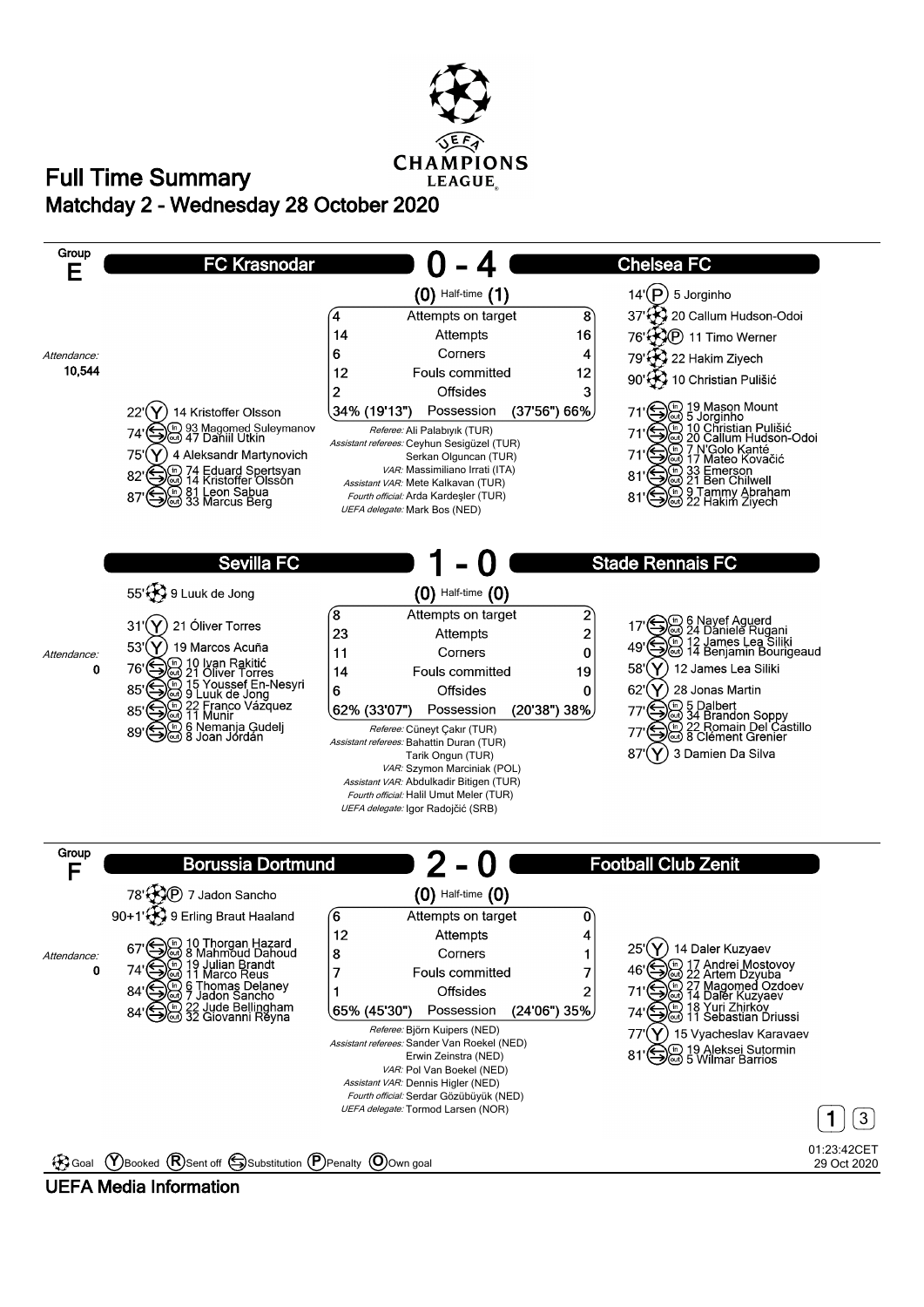

## **Matchday 2 - Wednesday 28 October 2020 Full Time Summary**